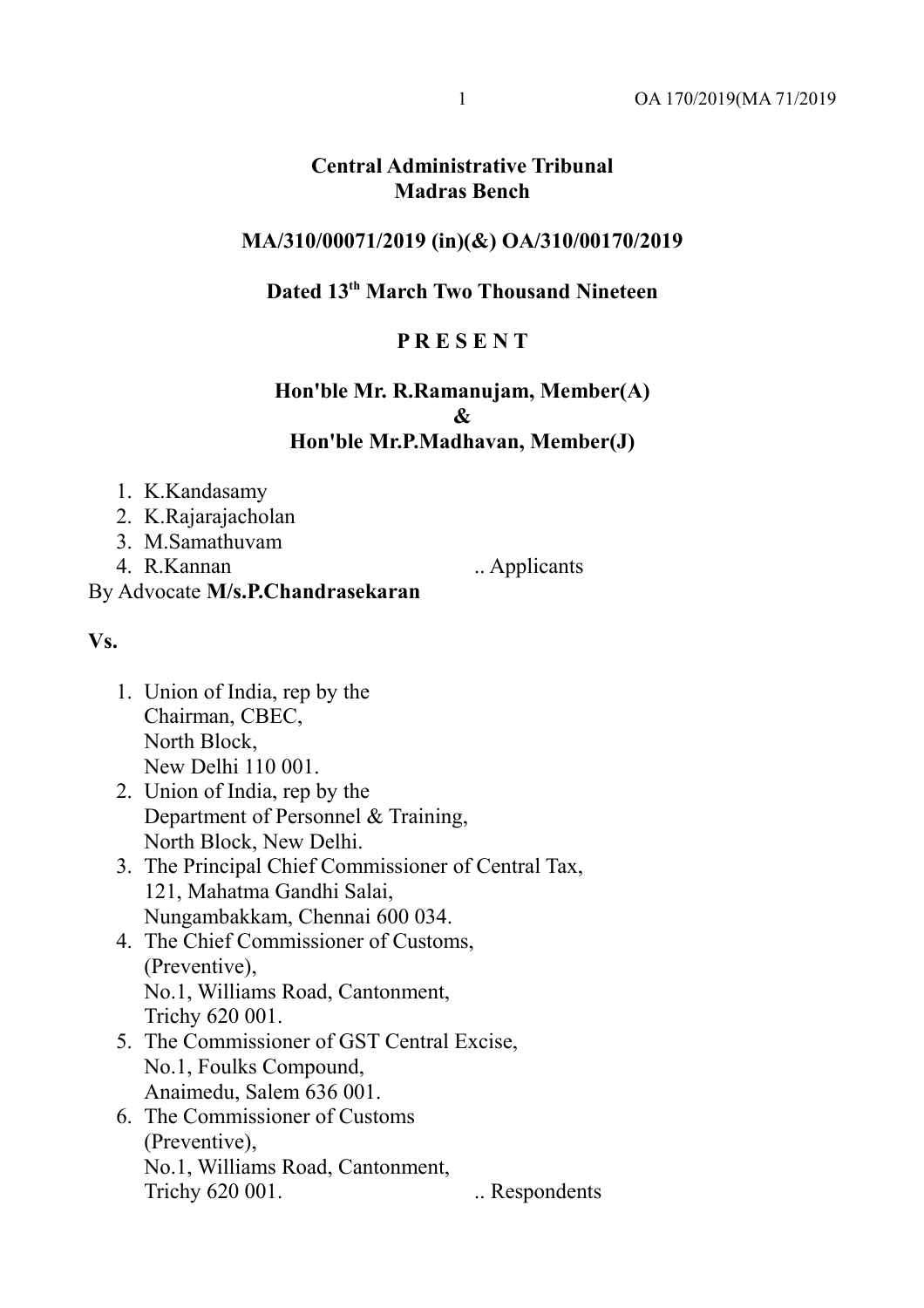#### **ORDER**

[Pronounced by Hon'ble Mr.P.Madhavan, Member(J)]

 MA for joining the applicants together and filing a single application is allowed.

2. The above OA is filed seeking the following relief:-

"To direct the respondents to grant one Notional Increment for the period from 01.7.2016 to 30.6.2017 to the applicants 3 & 4 and 01.7.2017 to 30.6.2018 to the 1<sup>st</sup> and 2<sup>nd</sup> applicants as they have completed one full year of service though their increment fell on 01.7.2017 and 01.7.2018 respectively, for the purpose of pensionary benefits."

3. According to the applicants, they retired from service on  $30<sup>th</sup>$  June of their respective years of superannuation and since they will be completing an year of service on 1<sup>st</sup> of July they are entitled to one more increment and it has to be counted for pensionary benefits.

4. The very same question came up before this Bench in OA 1710/2018 & Batch and the claim raised by the applicants therein was rejected on the basis of the law laid down by the Hon'ble Apex Court. The Hon'ble Supreme Court in *Chief General Manager v. U.V.George & Others (2008) 14 SCC 699* had laid down the law relating to the retirement of a Central Government employee under FR 56. It was held that a person is considered as retired on his attaining 60 years and they are permitted to continue till 30.6.18 only for the purpose of pay and allowances only. *"We are unable to countenance with the decision of the Tribunal and the High Court. As already noticed they were retired w.e.f. 16.12.95 and 03.12.95 respectively, but*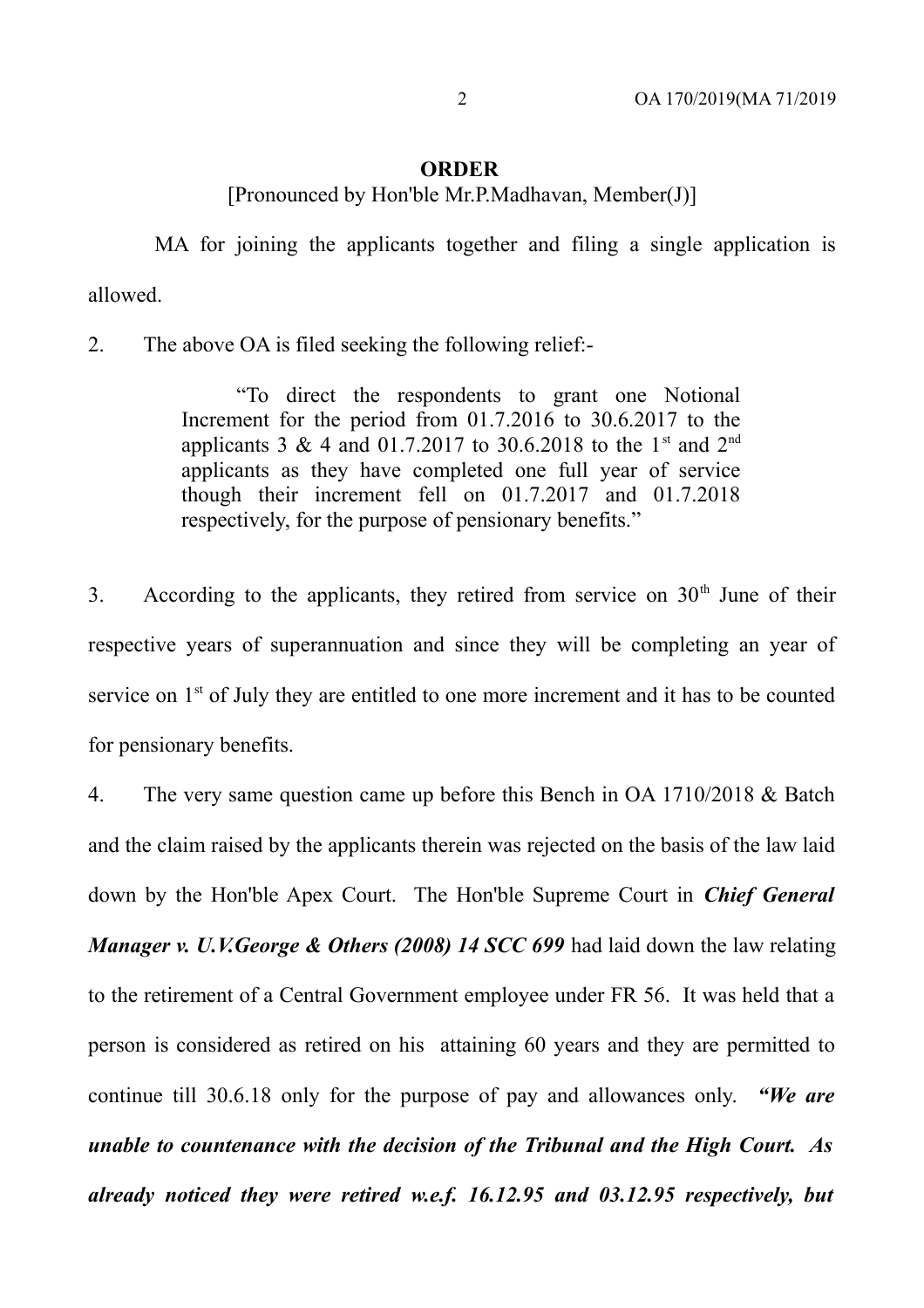*because of the provision under FR 56(a) they were allowed to retire on the last date of the month, the grace period of which was granted to them for the purpose of pay and allowances only. Legally they were retired on 16.12.95 and 03.12.95 respectively and therefore, by no stretch of imagination can it be held that their pensionary benefits can be reckoned from 1.1.96. The relationship of employer and employee was terminated in the afternoon of 16.12.95 and 3.12.95 respectively."* 

5. The same principle was followed by the Hon'ble Madras High Court in *A.V.Thiyagarajan vs. The Secretary to Government (W.P.No.20732/2012 dated 27.11.2012)* and by Hon'ble Karnataka High Court in *Union of India & 3 Others v. YNR Rao (WP 18186/2003).* In YNR Rao's case it is observed in Para-5 that -

"5. But for the provisions of FR 56, which provides that a Government Servant shall retire from service on the afternoon of last date of the month in which he had attained the age of 58 years, the respondent, who was born on 9.3.1937 would have retired on 8.3.1995. The provision for retirement from service on the afternoon of the last date of the month in which the Government Servant attains the age of retirement instead of on the actual completion of the age of retirement in FR 56 was introduced in the year 1973- 74 for accounting and administrative convenience. What is significant is the proviso to clause (a) of FR 56 which provides that an employee whose date of birth is first of a month, shall retire from service on the afternoon of the last date of the preceding month on attaining the age of 58 years. Therefore, if the date of birth of a government servant is 1.4.1937 he would retire from service not on 30.4.1995, but on 31.3.1995. If a person born on 1.4.1937 shall retire on 31.3.1995, it would be illogical to say a person born on 9.3.1937 would retire with effect from 1.4.1995. That would be the effect, if the decision of the Full Bench of the CAT, Mumbai, is to be accepted. Therefore, a government servant retiring on the afternoon of 31.3.1995 retires on 31.3.1995 and not from 1.4.1995. We hold that the decision of the Full Bench (Mumbai) of the CAT that a government servant retiring on the afternoon of  $31<sup>st</sup>$  March is to be treated as retiring with effect from the first day of April, that is same as retiring on the forenoon of first of April, is not good law."

The grace period so given cannot be tagged with his substantive service for counting